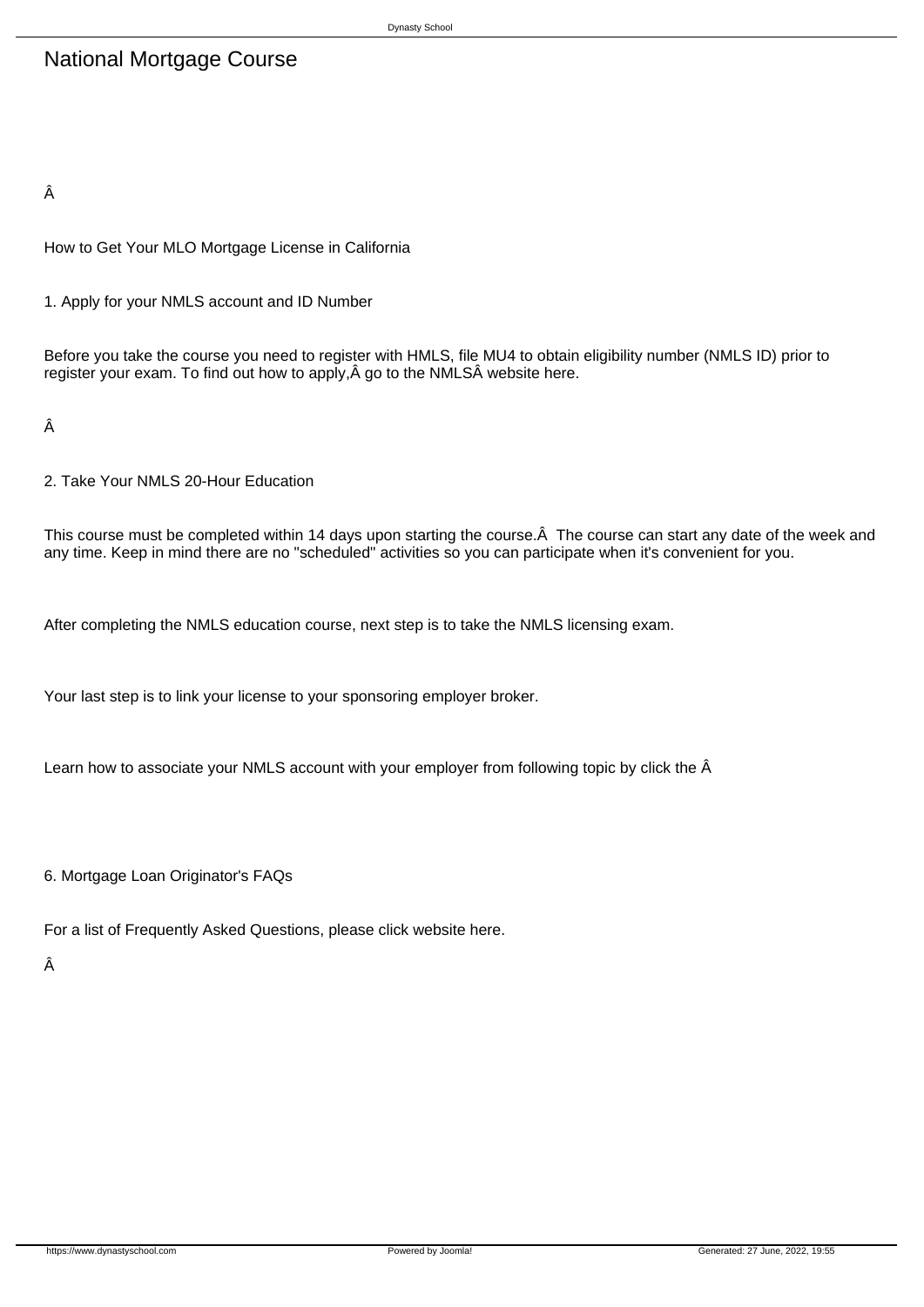- 20-Hour MLOC Self Study
- List Price: \$449, Discount Coupon \$30
- (coupon code: 20PEdynasty30)
- Free California Notary package upon request.

This package includes:

- 1. 20 hour Online SAFE National Requirement
- 2. Exam Prep.

Self-Study Course

Study and complete your course at home any time. Â We will bank your credit with the NMLS once you complete the course. No hidden fees.

8-Hour MLOC CEÂ Self Study

List Price: \$119, Discount Price: \$99

(coupon code: 8CEdynasty20)

Free California Notary package upon request.

This package includes:

- 1. 7 hour Online SAFE National Requirement
- 2. 1 hour Online SAFE California State Law
- Self-Study Course